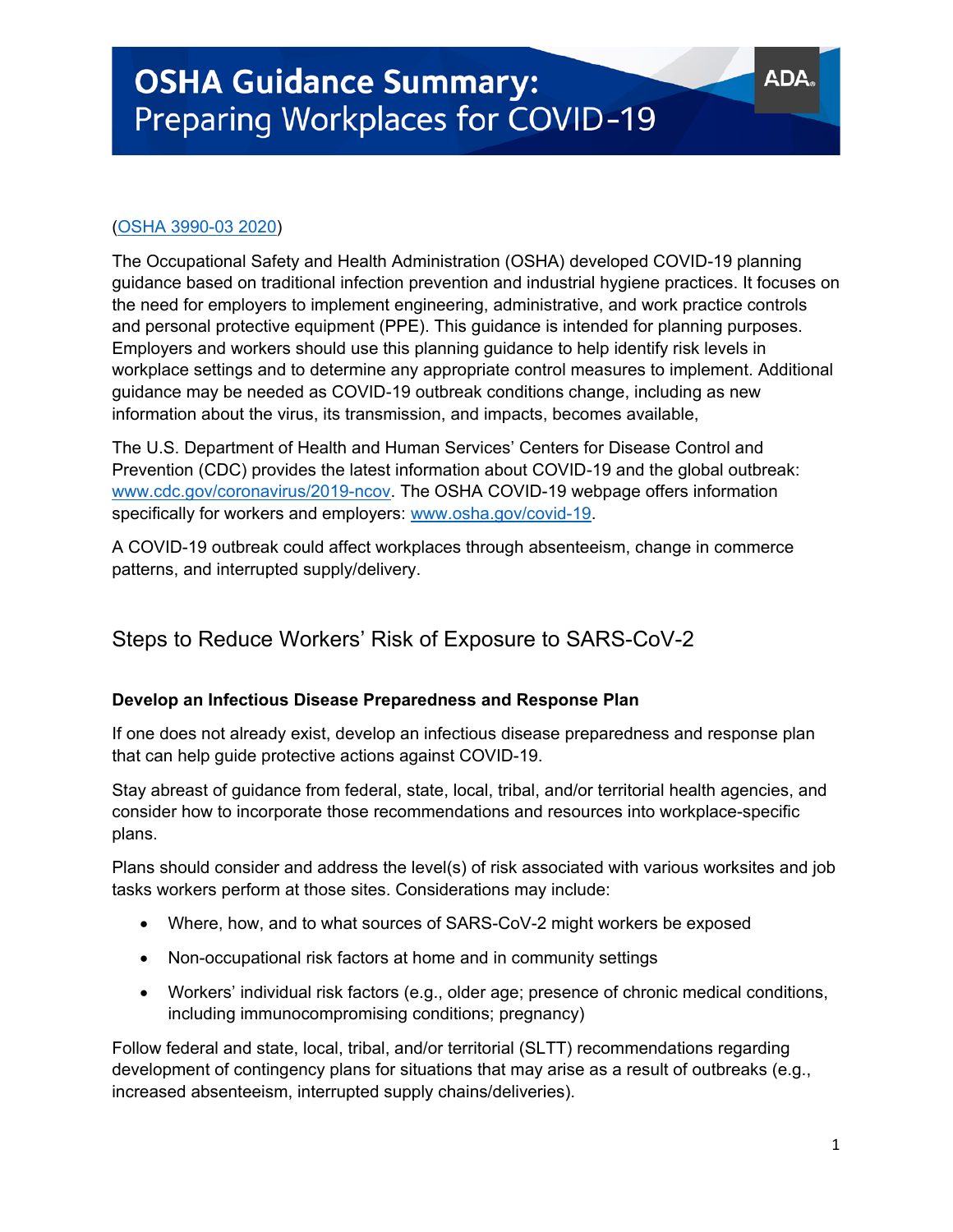### **Prepare to Implement Basic Infection Prevention Measures**

- Promote frequent and thorough hand washing, including by providing workers, customers, and worksite visitors with a place to wash their hands. If soap and running water are not immediately available, provide alcohol-based hand rubs containing at least 60% alcohol.
- Encourage workers to stay home if they are sick.
- Encourage respiratory etiquette, including covering coughs and sneezes.
- Provide customers and the public with tissues and trash receptacles.
- Employers should explore whether they can establish policies and practices, such as flexible worksites (e.g., telecommuting) and flexible work hours (e.g., staggered shifts), to increase the physical distance among employees and between employees and others if state and local health authorities recommend the use of social distancing strategies.
- Discourage workers from using other workers' phones, desks, offices, or other work tools and equipment, when possible.
- Maintain regular housekeeping practices, including routine cleaning and disinfecting of surfaces, equipment, and other elements of the work environment. When choosing cleaning chemicals, employers should consult information on Environmental Protection Agency (EPA)-approved disinfectant labels with claims against emerging viral pathogens. Products with EPA-approved emerging viral pathogens claims are expected to be effective against SARS-CoV-2 based on data for harder to kill viruses. Follow the manufacturer's instructions for use of all cleaning and disinfection products (e.g., concentration, application method and contact time, PPE).

# **Develop Policies and Procedures for Prompt Identification and Isolation of Sick People, if Appropriate**

- Prompt identification and isolation of potentially infectious individuals is a critical step in protecting workers, customers, visitors, and others at a worksite.
- Employers should inform and encourage employees to self-monitor for signs and symptoms of COVID-19 if they suspect possible exposure.
- Employers should develop policies and procedures for employees to report when they are sick or experiencing symptoms of COVID-19.
- Where appropriate, employers should develop policies and procedures for immediately isolating people who have signs and/or symptoms of COVID-19, and train workers to implement them. Move potentially infectious people to a location away from workers, customers, and other visitors. Although most worksites do not have specific isolation

**ADA**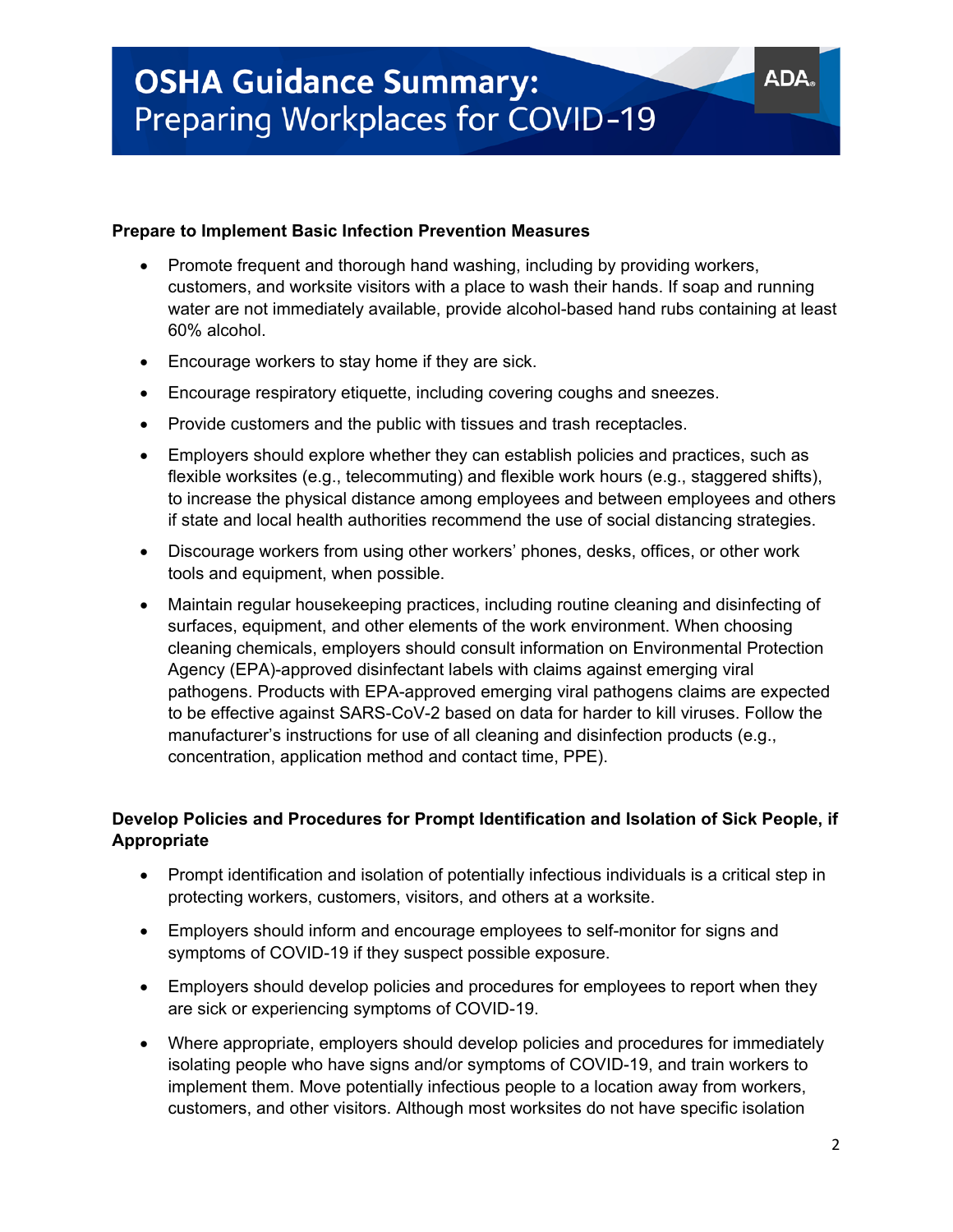rooms, designated areas with closable doors may serve as isolation rooms until potentially sick people can be removed from the worksite.

- Take steps to limit spread of the respiratory secretions of a person who may have COVID-19. Provide a face mask, if feasible and available, and ask the person to wear it, if tolerated. Note: A face mask (also called a surgical mask, procedure mask, or other similar terms) on a patient or other sick person should not be confused with PPE for a worker; the mask acts to contain potentially infectious respiratory secretions at the source (i.e., the person's nose and mouth).
- If possible, isolate people suspected of having COVID-19 separately from those with confirmed cases of the virus to prevent further transmission—particularly in worksites where medical screening, triage, or healthcare activities occur, using either permanent (e.g., wall/different room) or temporary barrier (e.g., plastic sheeting).
- Restrict the number of personnel entering isolation areas.
- Protect workers in close contact with (i.e., within 6 feet of) a sick person or who have prolonged/repeated contact with such persons by using additional engineering and administrative controls, safe work practices, and PPE. Workers whose activities involve close or prolonged/ repeated contact with sick people are addressed further in later sections covering workplaces classified at medium and very high or high exposure risk.

### **Develop, Implement, and Communicate about Workplace Flexibilities and Protections**

- Actively encourage sick employees to stay home.
- Ensure that sick leave policies are flexible and consistent with public health guidance and that employees are aware of these policies.
- Talk with companies that provide your business with contract or temporary employees about the importance of sick employees staying home and encourage them to develop non-punitive leave policies.
- Do not require a healthcare provider's note for employees who are sick with acute respiratory illness to validate their illness or to return to work, as healthcare provider offices and medical facilities may be extremely busy and not able to provide such documentation in a timely way.
- Maintain flexible policies that permit employees to stay home to care for a sick family member. Employers should be aware that more employees may need to stay at home to care for sick children or other sick family members than is usual.
- Recognize that workers with ill family members may need to stay home to care for them. See CDC's Interim Guidance for Preventing the Spread of COVID-19 in Homes and

**ADA**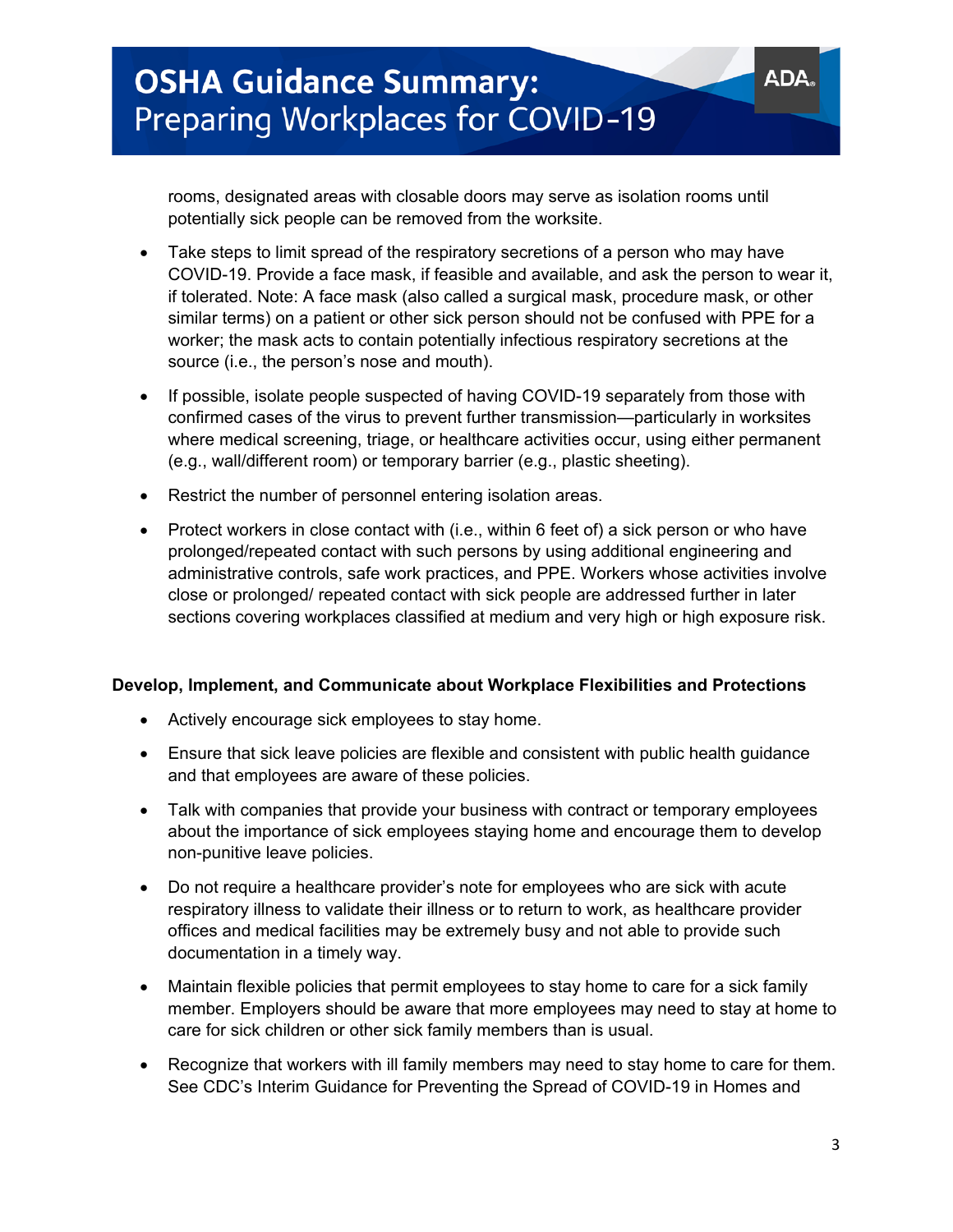Residential Communities: www.cdc.gov/coronavirus/2019- ncov/hcp/guidance-preventspread.html.

- Be aware of workers' concerns about pay, leave, safety, health, and other issues that may arise during infectious disease outbreaks. Provide adequate, usable, and appropriate training, education, and informational material about business-essential job functions and worker health and safety, including proper hygiene practices and the use of any workplace controls (including PPE). Informed workers who feel safe at work are less likely to be unnecessarily absent.
- Work with insurance companies (e.g., those providing employee health benefits) and state and local health agencies to provide information to workers and customers about medical care in the event of a COVID-19 outbreak.

### **Medium Exposure Risk**

Medium exposure risk jobs include those that require frequent and/or close contact with (i.e., within 6 feet of) people who may be infected with SARS-CoV-2, but who are not known or suspected COVID-19 patients. In areas without ongoing community transmission, workers in this risk group may have frequent contact with travelers who may return from international locations with widespread COVID-19 transmission. In areas where there is ongoing community transmission, workers in this category may have contact be with the general public (e.g., in schools, high-population-density work environments, and some high-volume retail settings).

### **Jobs Classified at Medium Exposure Risk**

### *What to Do to Protect Workers*

In workplaces where workers have medium exposure risk, employers should follow the guidance for **Steps All Employers Can Take to Reduce Workers' Risk of Exposure to SARS-CoV-2** (above) and implement control measures described in this section.

### *Engineering Controls*

• Install physical barriers, such as clear plastic sneeze guards, where feasible.

### *Administrative Controls*

• Consider offering face masks to ill employees and customers to contain respiratory secretions until they are able leave the workplace (i.e., for medical evaluation/care or to return home). In the event of a shortage of masks, a reusable face shield that can be decontaminated may be an acceptable method of protecting against droplet

AD/